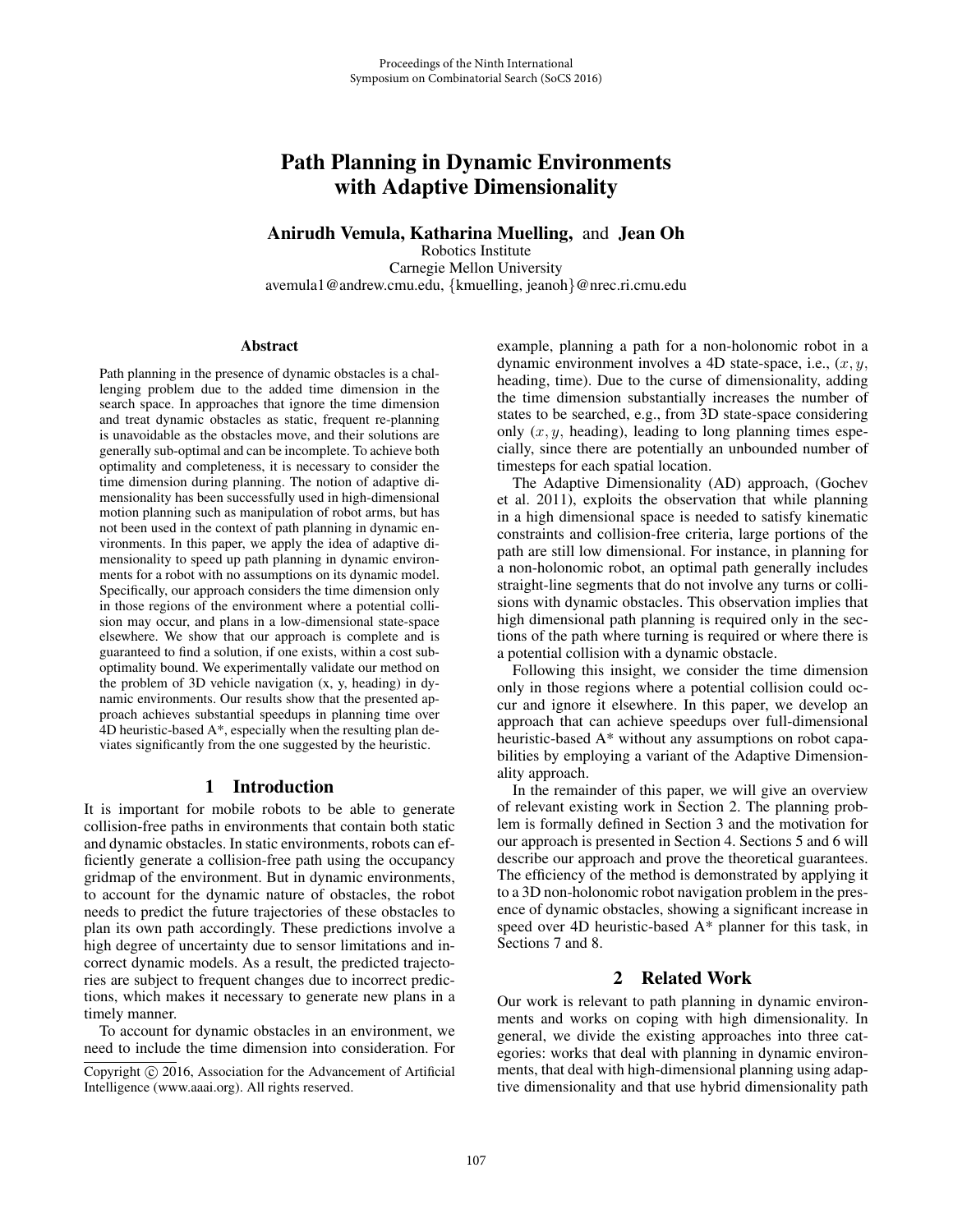planning in dynamic environments.

## 2.1 Path Planning in Dynamic Environments

A common approach used for efficient path planning in dynamic environments involves modeling moving obstacles as static objects with a small window of high cost around the beginning of their projected trajectories (Likhachev and Ferguson 2009; Rufli, Ferguson, and Siegwart 2009).

By avoiding the additional time dimension, these approaches can efficiently find paths that do not collide with any obstacles in the near future. However, they can suffer from severe sub-optimality or even incompleteness due to the uncertainty of moving obstacles in the future.

To plan and re-plan online, several approaches have been suggested that sacrifice near-optimality guarantees for efficiency (Van Den Berg, Ferguson, and Kuffner 2006), including sampling-based planners such as RRT-variants that can quickly obtain kinodynamically feasible paths in a high dimensional space (Bekris and Kavraki 2007; Petti and Fraichard 2005). However, these sampling-based approaches do not provide any global optimality guarantees that we require in most cases.

Other approaches (Fox, Burgard, and Thrun 1997; Brock and Khatib 1999) delegate the dynamic obstacle avoidance problem to a local reactive planner which can effectively avoid collision with dynamic obstacles. These methods have the disadvantage that they can get stuck in local minima and are generally not globally optimal.

Among works that provide global optimality guarantees that are relevant to our work, HCA\* (Silver 2005) is an approach that plans in the full space-time search space for a path from start to goal, taking dynamic obstacles into account under the guidance of a low-dimensional heuristic. In dynamic environments, HCA\* provides guarantees on optimality and can be applied to path planning for a robot without any assumptions on its motion model.

Recently, approaches such as SIPP and its variants (Phillips and Likhachev 2011; Narayanan, Phillips, and Likhachev 2012), have been introduced that obtain fast, globally optimal paths in dynamic environments. But, SIPP assumes that the robot is capable of waiting in place. In cases where this assumption doesn't hold, SIPP is essentially a full space-time A\* planner. Thus, the advantages from this algorithm are restricted to only those robots which have the capability of waiting in place, unlike a fixed wing aircraft or a motorcycle. Besides, when fuel efficiency is included in the cost, fuel consumption is generally higher during idling than moving.

We use HCA\* as our baseline algorithm as it doesn't make any assumptions on the motion model of the robot and provides optimality guarantees, similar to our approach.

#### 2.2 Adaptive Dimensionality

To accelerate planning, a variety of algorithms try to avoid global planning in high-dimensional state-space. In these algorithms, planning is split into a two-layer process where a global planner deals with a low-dimensional state-space and provides an input to a high-dimensional local planner (Philippsen and Siegwart 2003). The local planner is a

reactive planner that avoids obstacles locally and hence, is fast and efficient. However, these approaches can result in paths that are highly suboptimal or that cannot be executed, due to mismatches in the assumptions made by the global and local planners.

In (Knepper and Kelly 2006), highly accurate heuristic values are computed by solving a low-dimensional problem and are then used to direct high-dimensional planning. However, this approach does not explicitly decrease the dimensionality of the state-space and can lead to long planning times when the heuristic is incorrect.

By contrast, the Adaptive Dimensionality (AD) approach, (Gochev et al. 2011), explicitly decreases the dimensionality of the state-space in regions where full-dimensional planning is not needed. This approach introduces a strategy for adapting the dimensionality of the search space to guarantee a solution that is still feasible with respect to a high dimensional motion model while making fast progress in regions that exhibit only low-dimensional structure. In (Gochev, Safonova, and Likhachev 2012), path planning with adaptive dimensionality has been shown to be efficient for high-dimensional planning such as mobile manipulation. The AD approach has been extended in (Gochev, Safonova, and Likhachev 2013), to get faster planning times by introducing an incremental planning algorithm. (Zhang, Butzke, and Likhachev 2012) extends this method in the context of mobile robots by using adaptively dimensional state-space to combine the global and local path planning problem for navigation. Our approach builds on the AD approach and applies it to path planning in dynamic environments.

# 2.3 Hybrid Dimensionality in Dynamic Environments

Some approaches only plan in full-dimensional space-time search space until the end of an obstacle's trajectory and then finish the plan in a low-dimensional state-space. Timebounded lattice planning, (Kushleyev and Likhachev 2009), neglects dynamic obstacles and the time dimension in the search space after a certain point in the time. Several works, (Petereit, Emter, and Frey 2013; 2014), have extended this algorithm to account for kinematic and dynamic feasibility in the resulting paths by using a hybrid dimensionality state-space. These approaches sacrifice optimality for faster planning times and don't provide theoretical guarantees on the sub-optimality of the solution. In addition, our algorithm doesn't prune the dynamic obstacle trajectories, instead takes the entire obstacle trajectories into account and returns a bounded sub-optimal collision-free path. Considering the entire trajectory of the obstacles ensures a globally optimal solution.

## 3 Problem Definition

In this paper, we follow the simplifying assumptions used in (Phillips and Likhachev 2011) that the trajectories of moving obstacles are known and that obstacles move at a constant speed. Based on these assumptions, path planning in a dynamic environment can be formulated more generally as path planning in a high-dimensional space as fol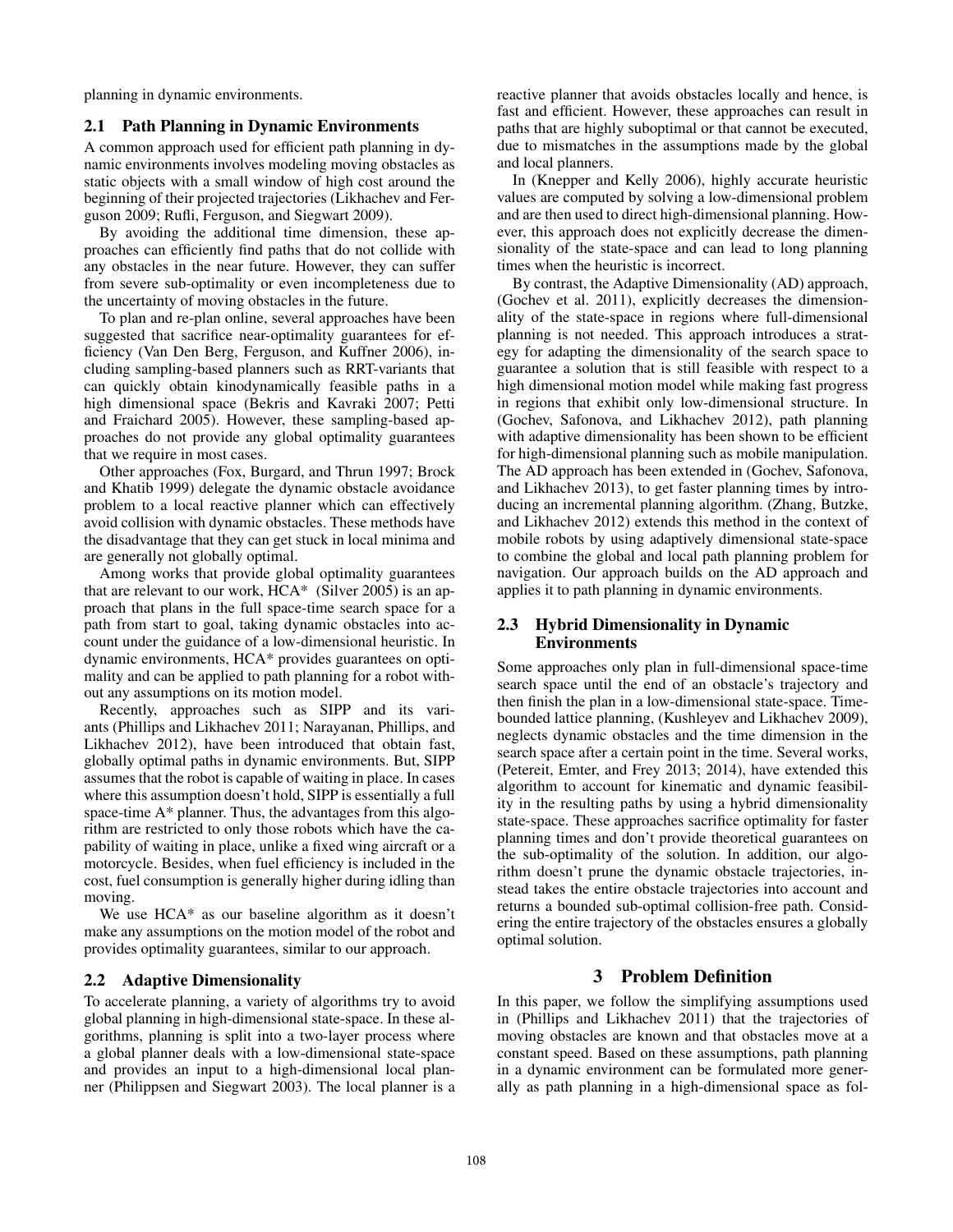lows. A path planning problem is defined as a tuple  $\Phi =$  $[G = (S, T), c, X_s, X_q]$ , where G denotes a graph consisting of  $S$ , a set of discretized states in a  $d$ -dimensional space, and T, a set of feasible transitions between each pair of states  $X_i, X_j \in S$ ; c, a function encoding a non-negative cost  $c(X_i, X_j)$  for each pair of transitions  $(X_i, X_j) \in T$ ;  $X_s \in S$ , a start state, and  $X_g \in S$ , a goal state. For instance, the target problem for a ground vehicle can be defined in 4-D state space  $(x, y, \theta, t)$  where each variable denotes xcoordinate, y-coordinate, vehicle heading, and time, respectively. Note that transitions that result in collision with an obstacle are assigned infinite cost, making them invalid.

A path between states  $X_i$  and  $X_j$  is denoted by  $\pi(X_i, X_j)$ , and the cost of a path is defined as the sum of all transition costs in the path.

Given a planning problem  $\Phi = [G, c, X_s, X_g]$ , the goal is to find a minimum cost path between the two states  $\overline{X}_s$  and  $X_q$ , denoted by  $\pi^*(X_s, X_q)$ . Alternatively, given a suboptimality bound  $\epsilon$ , the goal of the planner can be relaxed to find a path  $\pi(X_S, X_G)$  such that its cost  $c(\pi(X_S, X_G)) \leq$  $\epsilon \cdot c(\pi^*(X_S, X_G)).$ 

# 4 Motivation

Given a path planning problem in a high dimensional space, it is possible to find an optimal solution through a complete search. For example, heuristic-based A\* variant algorithms exist that are guaranteed to find an optimal solution (Silver 2005). Because these algorithms rely on low-dimensional heuristics, search can be counter-intuitive.

Consider the example shown in Figure 1, where the resulting path (dash-dot path), in the absence of the dynamic obstacle (disc), is towards the heuristic. But, in the presence of the dynamic obstacle, this path is in collision and cannot be executed. Hence, we need to come up with the alternative path (dashed path), which is against the heuristic. Heuristic-based A\* would expand a large number of states and will take a long time to generate the new path whereas our approach generates the alternative path quickly, because it plans in a lower dimensional space.

More generally, we observe that substantial sections of paths found are not in collision with any dynamic obstacles, implying that we need not consider the time dimension in such regions. We can obtain quicker planning times by planning in low dimensional state-space for those regions and in full dimensional state-space only where it is necessary to reason about a potential collision with an obstacle.

Based on these observations, we explore the idea of adaptive dimensionality to solve the target problem.

#### 5 Approach

We describe the adaptive dimensionality approach used for path planning in dynamic environments, and the algorithm for finding a bounded cost sub-optimal path.

#### 5.1 Adaptive Dimensionality for Dynamic Environments

Our approach follows the algorithm for planning with adaptive dimensionality introduced in (Gochev et al. 2011). Fol-



Figure 1: Example of a dynamic environment where the heuristic leads the robot (square) into collision (on dash-dot path) with the dynamic obstacle (disc) at C. We need to find an alternate path (dashed path) from A to B without expanding a large number of states.

lowing their notation, the target problem in Section 3 can be rewritten as follows. Graph  $\tilde{G}$  is substituted with the adaptive-dimensionality graph  $G^{ad} = (S^{ad}, T^{ad})$ .  $G^{ad}$  is constructed from two graphs: a high dimensional graph  $G^{hd} = (S^{hd}, T^{hd})$  with dimensionality h and a low dimensional graph  $G^{ld} = (S^{ld}, T^{ld})$  with dimensionality l. The state-space  $S^{ld}$  is a projection of  $S^{hd}$  onto a lower dimensional manifold  $(h>l)$  through a projection function:

$$
\lambda: S^{hd} \to S^{ld} \tag{1}
$$

Similarly, an inverse projection function  $\lambda^{-1}$  :  $S^{ld} \rightarrow$  $P(S^{hd})$  is defined to map low-dimensional states to the set of all their high-dimensional pre-images, where  $P(S^{hd})$  denotes the power set of  $S^{hd}$ .

Both state spaces  $S^{hd}$  and  $S^{ld}$  can have their own transition sets  $T^{hd}$  and  $T^{ld}$ , with a constraint that transitions in a high-dimensional space are more expensive than the corresponding transitions in a low-dimensional space, that is for every pair of states  $X_i$  and  $X_j$  in  $S^{hd}$ ,

$$
c(\pi_{G^{hd}}^*(X_i, X_j)) \ge c(\pi_{G^{ld}}^*(\lambda(X_i), \lambda(X_j))) \tag{2}
$$

We note that this constraint is important for bounding the suboptimality that will be discussed later in Section 6.

In our target problem of planning in a dynamic environment, the low-dimensional state-space  $S^{ld}$  consists of only spatial state variables, e.g., xy-coordinates, and the highdimensional state-space  $S^{hd}$  consists of states with spatiotemporal variables including a time dimension. Theoretically, the time dimension is unbounded and thus, the highdimensional graph  $G^{hd}$  is an infinite graph. For practical purposes, we bound the time dimension by a upper bound T, which would slightly modify the goal of planning problem into finding a least-cost path that can reach the goal from start within time  $T$ . For any high dimensional state  $X^{hd} \in S^{hd}$ , we will use the notation  $\tilde{t}(X^{hd})$  to denote the value of time dimension associated with that state.

The projection function  $\lambda$  projects the high-dimensional state  $X^{hd}$  to a low-dimensional state  $X^{ld}$  with only the spatial variables. If we follow the original definition of  $\lambda$  in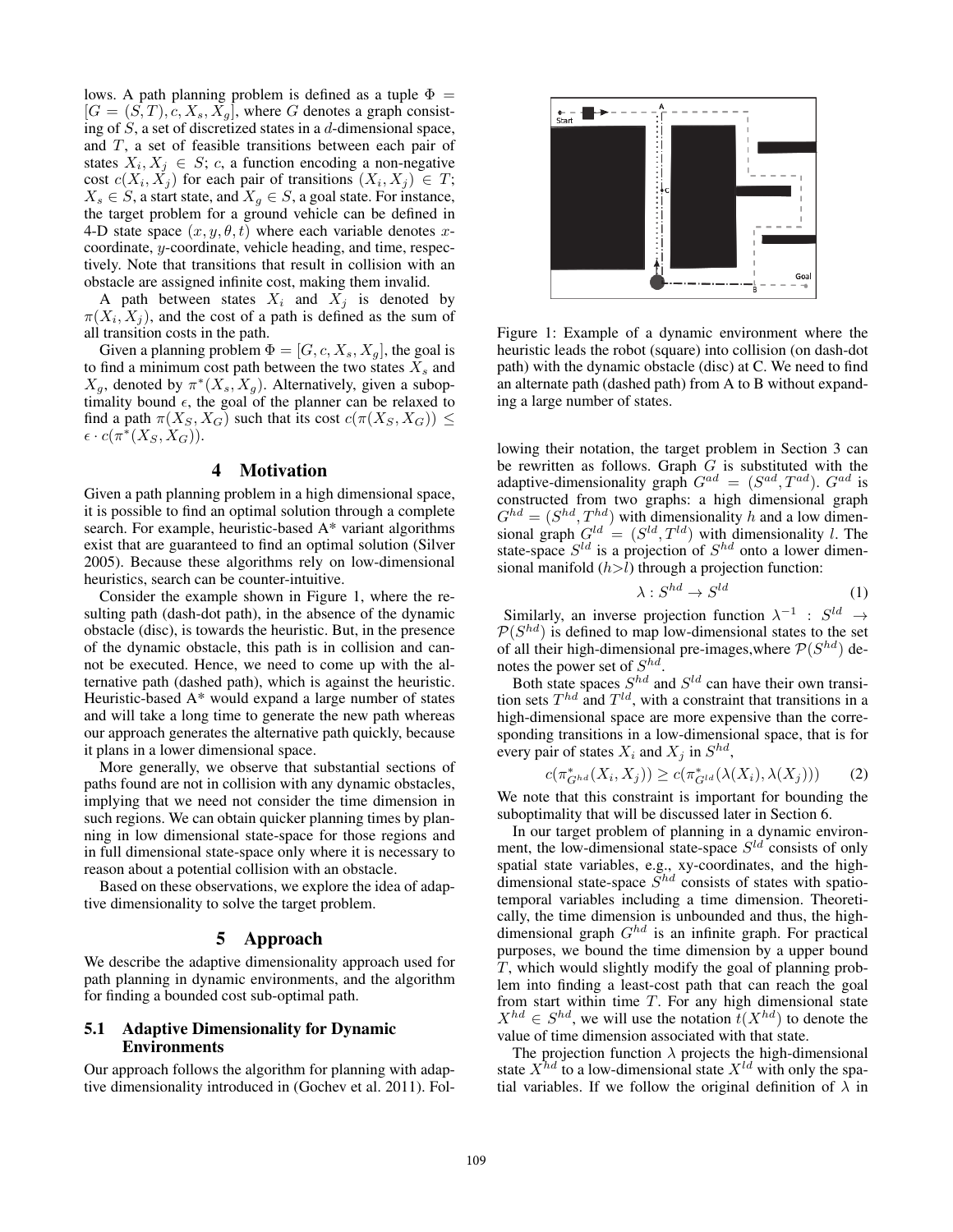

(d) HD region introduced at point of collision

(e) Path returned by planning phase in second iteration

(f) Tracking successful and path returned as solution

Figure 2: Example run of the algorithm on a sample map. HD regions are indicated by white circles, paths of dynamic obstacles by gray lines and path found using our approach by white lines.

Equation 5.1 then, for a given low-dimensional state  $X^{ld}$ , the inverse projection function  $\lambda^{-1}$  would map state  $X^{ld}$ to the set of all  $X^{hd}$  where the spatial configuration of  $X^{hd}$  is the same as  $X^{ld}$  and  $0 \leq t(X^{hd}) \leq T$ . Thus, for each low-dimensional state, there are  $\overline{T}$  corresponding highdimensional states, which is quite a large number as  $T$  is usually a high value.

Here, we introduce a pruning technique based on an observation that not all of high-dimensional states are reachable from the start state. For example, consider a lowdimensional state  $X \in S^{ld}$  which is mapped to T highdimensional states. If the time-optimal path from start to this state, ignoring dynamic obstacles, reaches at time  $t_f$  then all the states  $X^{hd}$  with  $\lambda(X^{hd}) = X$  and  $t(X^{hd}) < t_f$  are essentially unreachable and hence, can be pruned away from the search space.

Taking advantage of this fact, we decrease the size of search space by performing a low-dimensional time-optimal Dijkstra search in  $G^{ld}$ , which ignores dynamic obstacles, initially from the start state to all low-dimensional states and keep track of the time at which we reach each state. We store this time as a dependent variable  $t_{den}$  of the lowdimensional state and ignore all the corresponding highdimensional states whose time value is less than  $t_{dep}$  in the inverse projection mapping. Note that this dependent time variable need not be the exact optimal time obtained from the Dijkstra search, it just needs to be a lower bound on the optimal time. Pruning the search space in this way is necessary as it speeds up the planning by a considerable amount while still maintaining the completeness property of the planning algorithm.

Thus, we define the inverse projection function,  $\lambda^{-1}$  as:

$$
\lambda^{-1}(X^{ld}) = \{ X^{hd} \mid \lambda(X^{hd}) = X^{ld}, t_{dep} \le t(X^{hd}) \le T \}
$$

where  $t_{dep}$  is the dependent time variable associated with the low-dimensional state  $X^{ld}$ .

The low-dimensional transition set is  $T^{ld}$  =  $\{(X_i, X_j) | X_i, X_j \in S^{ld}\}\$  where it is feasible for the robot to move from the spatial configuration of  $X_i$  to  $X_j$  according to its motion model. The transition set  $T^{\tilde{h}d} = \{(X_i, X_j) | X_i, X_j \in S^{\tilde{h}d}\}$  where,  $t(X_j) \ge t(X_i)$  and it is feasible for the robot to move from spatial configuration of  $X_i$  to  $X_j$  in time  $(t(X_j) - t(X_i))$  according to its motion model. Note that we can check for collisions with any dynamic obstacle only in the high-dimensional transitions as we have the time information.

# 5.2 Algorithm

The planning algorithm follows that of (Gochev et al. 2011). Here, we sketch the general algorithm and describe how it has been applied to our target problem of handling dynamic obstacles.

Adaptive Dimensionality Graph Construction The algorithm iteratively constructs  $S^{ad}$ , starting with  $S^{ld}$  and introducing high-dimensional regions in subsequent iterations. Once a high-dimensional region is introduced we replace all the low-dimensional states that fall inside it with their high-dimensional counterparts as given by  $\lambda^{-1}$  to get the re-constructed  $S^{ad}$  for the next iteration. The transition set  $T^{ad}$  is also iteratively constructed, starting with  $T^{ld}$  and reconstructed as follows in subsequent iterations. For any state  $X_i \in S^{ad}$ :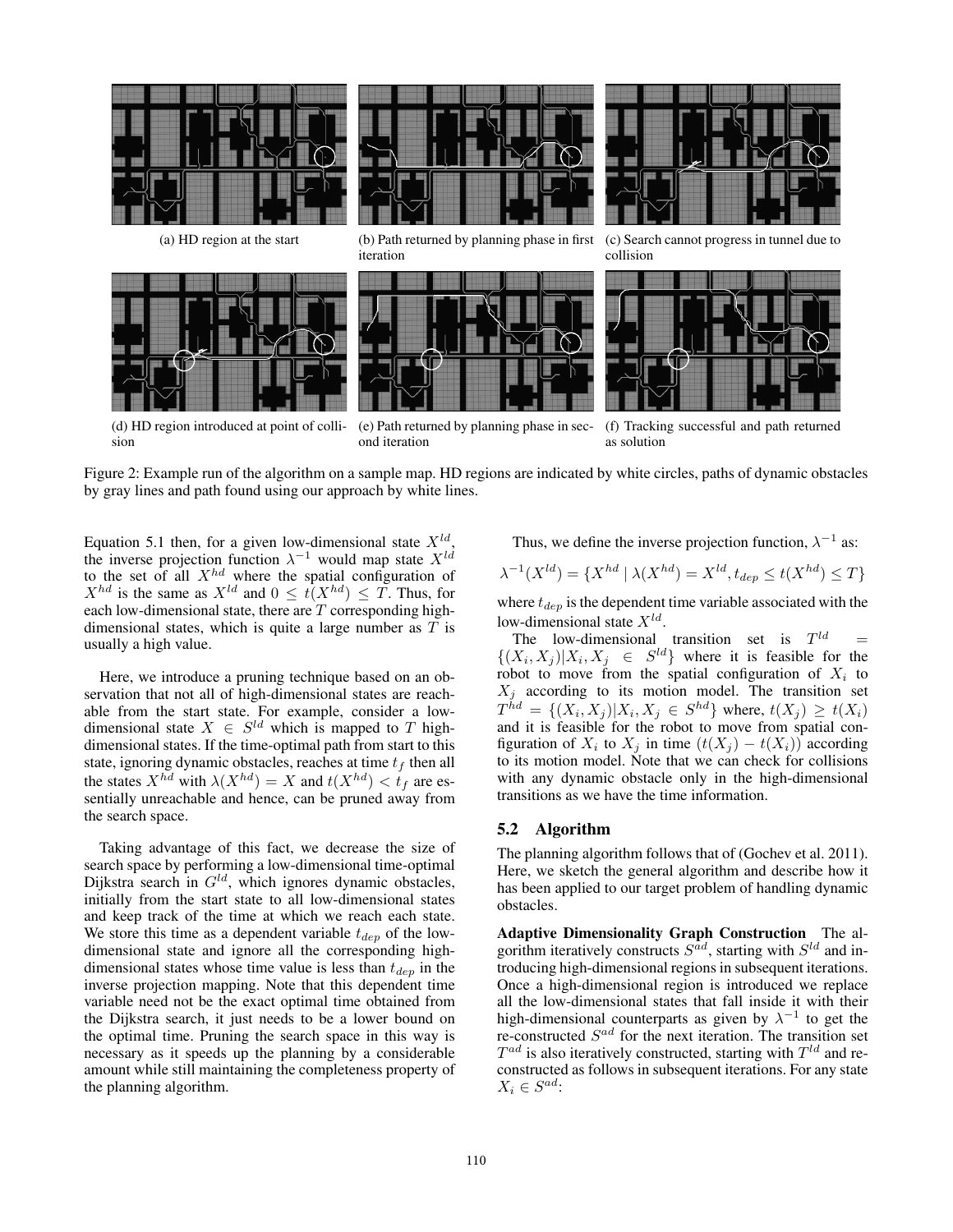- If  $X_i$  is high-dimensional then, for all high-dimensional transitions  $(X_i, X_j^{hd}) \in T^{hd}$ , if  $X_j^{hd} \in S^{ad}$  then  $(X_i, X_j^{hd}) \in T^{ad}$ . Otherwise,  $(X_i, \lambda(X_j^{hd})) \in T^{ad}$ .
- If  $X_i$  is low-dimensional then, for all low-dimensional transitions  $(X_i, X_j^{ld}) \in T^{ld}$ , if  $X_j^{ld} \in S^{ad}$  then  $(X_i, X_j^{ld}) \in T^{ad}$ , and for all high-dimensional transitions  $(X, X_j^{\tilde{h}d}) \in T^{hd}$  where  $X \in \lambda^{-1}(X_i)$ , if  $X_j^{hd} \in S^{ad}$ then  $(X_i, X_j^{hd}) \in T^{ad}$ .

**Main Loop** We start with  $G^{ad}$  same as  $G^{ld}$  and a highdimensional region added at the start, which is necessary as the start state  $X_S$  is high-dimensional with  $t(X_S)=0$ . Note that the goal state  $X_G$  is not high-dimensional as we don't know the value of the time dimension for the goal state.

AD planning phase. At the start of each iteration, the current graph  $G^{ad}$  is searched for a path  $\pi_{G^{ad}}^*$  from the start to the goal, using a suboptimal graph search algorithm like weighted A\* with a suboptimality bound  $\epsilon_{plan}$ . During the search for this path, we consider the dynamic obstacles only in high-dimensional regions of  $S^{ad}$  and not in the low-dimensional regions. Hence, the path found could potentially be in collision with a dynamic obstacle in the low-dimensional regions. If no path  $\pi_{G^{ad}}^*$  is found, we return that there exists no feasible path that can reach the goal from start within time  $T$ , and the algorithm terminates.

Tracking phase. If a path is found, then in the tracking phase, a high-dimensional tunnel  $\tau$  is constructed around the path  $\pi_{G^{ad}}^*$  and searched for the least-cost path  $\pi_{\tau}^*(X_S, X_G^{hd})$ where  $X_G^{hd} \in \lambda^{-1}(X_G)$ . The tunnel is constructed by projecting all the states within to their high-dimensional counterparts. Notice that since the tunnel is entirely highdimensional and is a subgraph of  $G^{hd}$ , we consider dynamic obstacles in the entire tunnel and hence, the path found is guaranteed to be feasible and collision-free. If a path  $\pi^*$ is found and its cost is less than  $\epsilon_{track} * c(\pi_{Gal}^*)$ , then it is returned as the solution by the algorithm and the algorithm terminates. If no path is found, then we identify the farthest location in the tunnel until which the planner has progressed (i.e. the path with most progress), introduce a high-dimensional region there and move onto next iteration. If a path is found and its cost is greater than  $\epsilon_{track} * c(\pi_{G^{ad}}^*)$ , then we identify the location where the largest cost discrepancy (cost difference) between the path  $\pi^*$  and  $\pi^*_{G^{ad}}$  is observed and a high-dimensional region is introduced there. In both cases, if we identify a location which is already highdimensional, then the size of the high-dimensional region at that location is increased.

**Graph updating phase.** The algorithm re-constructs  $G^{ad}$ based on the new high-dimensional regions introduced and moves onto the next iteration of planning and tracking, and keeps repeating until it finds a feasible, collision-free path or returns that there is no such path. An example run of the algorithm is shown in Figure 2. The algorithm is presented in Algorithm 1.

#### 6 Theoretical Properties

The given algorithm is complete with respect to the underlying graph  $G^{hd}$  and provides a sub-optimality bound on

```
Algorithm 1 Planning with AD in dynamic environments
 1: G^{ad} = G^{ld}2: AddFullDimRegion(G^{ad}, \lambda(X_S))
 3: loop
 4: Search G^{ad} for the path \pi_{G^{ad}}^*(X_S, X_G)5: if no \pi_{G^{ad}}^*(X_S, X_G) is found then
 6: return no path from X_S to X_G within time T
    exists
 7: end if
 8: Construct tunnel \tau around \pi_{G^{ad}}^*(X_S, X_G)9: Search \tau for the least-cost path \pi^*_\tau(X_S, X_G^{hd}) where
    X_G^{hd} \in \lambda^{-1}(X_G)10: if no \pi^*_{\tau}(X_S, X_G^{hd}) is found then
11: Let \pi(X_S, X_{end}) be the path with most progress
12: if X_{end} is high-dimensional then
13: GrowFullDimRegion(G^{ad}, \lambda(X_{end}))
14: else
15: AddFullDimRegion(G^{ad}, X_{end})
16: end if
17: else if c(\pi^*_\tau(X_S, X_G^{hd})) > \epsilon_{track} * c(\pi^*_{G^{ad}}(X_S, X_G))then
18: Identify state X_r with largest cost discrepancy
19: if X_r is already high-dimensional then
20: GrowFullDimRegion(G^{ad}, \lambda(X_r))
21: else
22: AddFullDimRegion(G^{ad}, X_r)<br>23: end if
           end if
24: else
```
25: **return**  $\pi^*_{\tau}(X_S, X_G^{hd})$ 

the cost of the returned path.

*respect to all obstacles*

26: end if 27: end loop

**Proof** The tunnel  $\tau$  constructed around  $\pi_{G^{ad}}^*$  is entirely high-dimensional and is a subgraph of  $G^{hd}$  therefore, the search space considers the transition set  $T^{hd}$ . In  $T^{hd}$ , transitions that are in collision with dynamic obstacles are assigned infinite cost, essentially making them invalid.

**Theorem 5.1** If a path  $\pi^*_\tau(X_S, X_G^{hd})$  is found in the *tracking phase, it is guaranteed to be collision-free with*

Hence, the path found in the tunnel  $\pi^*$  is guaranteed to be collision-free with respect to all obstacles  $\Box$ 

**Theorem 5.2** *If no path*  $\pi_{G^{ad}}^*(X_S, X_G)$  *is found in the planning phase, then no collision-free, feasible path exists from start to goal in* Ghd *that can reach the goal from the start within time* T

Proof If no path is found during the planning phase of the first iteration, no feasible path exists in the absence of dynamic obstacles (Note that we only consider dynamic obstacles in the high-dimensional regions during the planning phase). Therefore, there is no collision-free path. If no path is found during the planning phase of any subsequent iteration, then the algorithm was not able to progress in a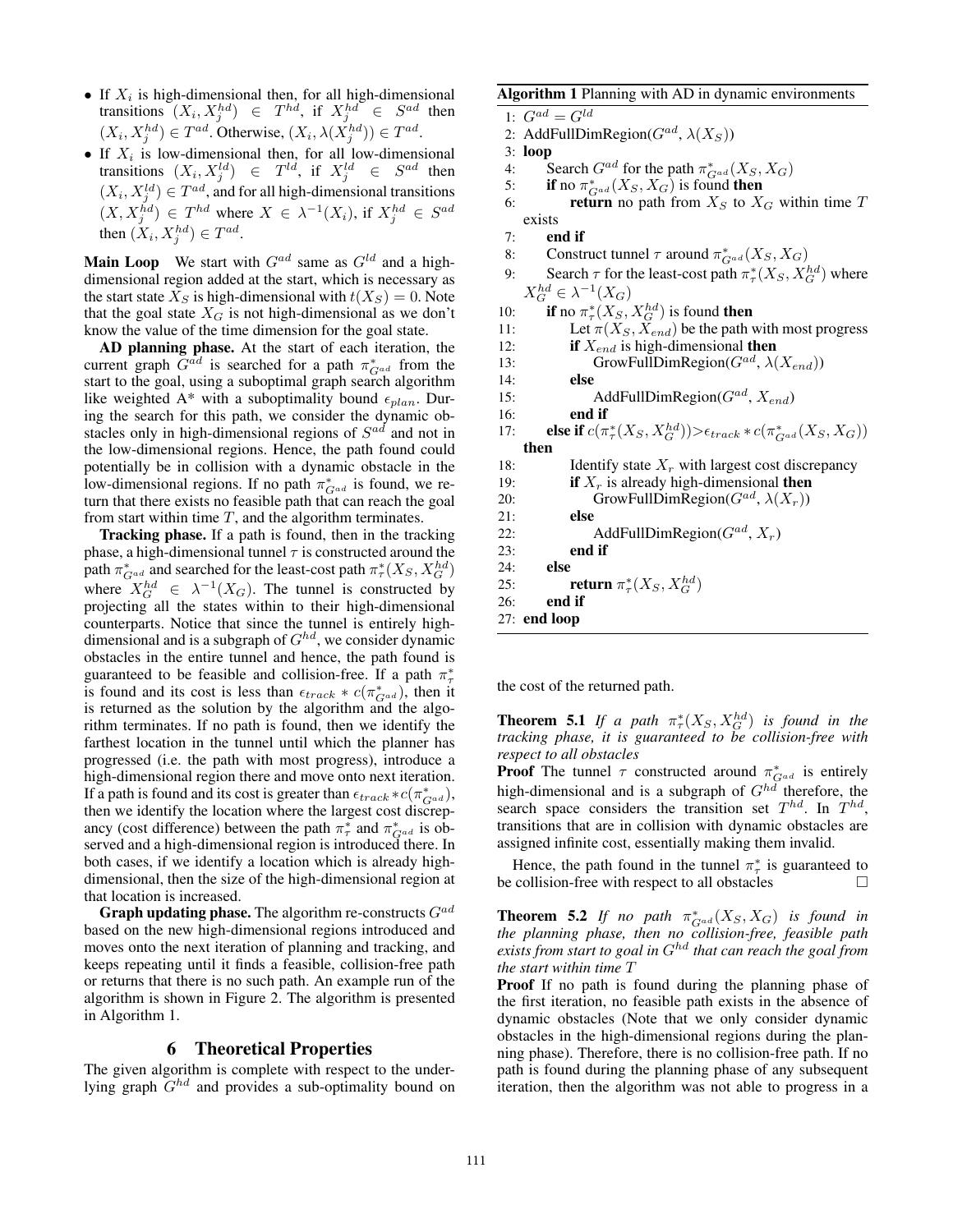high-dimensional region. It cannot be a low-dimensional region because in such a case, it would have terminated in a previous iteration. If the algorithm is not able to progress in a high-dimensional region, then all the transitions into or inside the region are blocked by dynamic obstacles. Because we allow transitions to all  $\dot{X}^{hd}$  inside the region where  $t_{dep} \leq t(X^{hd}) \leq T$  and we already know that the planner cannot reach  $X^{hd}$  at a time earlier than  $t_{dep}$ , that guarantees that there exists no path in  $G^{hd}$  that can reach the goal from start within time  $\overline{T}$ .

#### Theorem 5.3 *The algorithm always terminates after a finite number of iterations*

Proof If no path is found at the end of a iteration, we introduce either a new high-dimensional region or increase the size of an existing one. As the time dimension is bounded above by  $T$ , we have a finite state-space. Hence, in the worst scenario, after a finite number of iterations  $G^{ad}$  will be the same as  $G^{hd}$  and the algorithm will either terminate with a feasible path or return that there is no feasible, collision-free path.  $\Box$ 

**Theorem 5.4** If a path  $\pi(X_S, X_G^{hd})$  is found at *the time of termination, its cost is no more than*  $\epsilon_{plan} * \epsilon_{track} * c(\pi_{G^{hd}}^{*}(X_S, X_G^{hd}))$  where  $\pi_{G^{hd}}^{*}(X_S, X_G^{hd})$ *is the optimal least-cost path in*  $G^{hd}$ *.* 

Proof We obtain this bound using equation 2 and the proof is similar to that of the AD approach. For this proof, we refer the reader to (Gochev et al. 2011).

#### 7 Experiments

For an experimental evaluation of the presented approach we use the domain of robotic path planning in dynamic environments for  $3D-(x, y, \theta)$  non-holonomic robot. To successfully avoid dynamic obstacles in the environment, we will need to add the time dimension to the state-space while planning. Hence, the full-dimensional planning has a 4D  $(x, y, \theta, t)$  state-space. Our implementation of the algorithm kept track of the high-dimensional regions in the environment as spheres:  $2D(x, y)$  circles, in the 4D planning case, as this allowed to quickly check if a state falls inside a region or not, and also quickly add new regions or grow existing regions.

We modeled our environment as a planar world and the robot as a polygonal object with a unicycle motion model, which doesn't allow waiting in place actions. Our adaptive-dimensionality space consists of a 2D  $(x, y)$ low-dimensional state-space and a 4D  $(x, y, \theta, t)$  highdimensional state-space, where  $\theta$  is the heading of the robot. Thus the projection function is:

$$
\lambda(x, y, \theta, t) = (x, y)
$$

We used a set of 16-discretized values for the heading angle and a maximum value of  $T = 1000$  seconds at a resolution of 0.1 seconds for the time dimension. The set of motion primitives used for the 4D states consists of pre-computed kinematically feasible motion sequences as used in a latticetype planner (Likhachev and Ferguson 2009). The motion

primitives used for the 2D states were the eight neighboring states according to the eight-connected 2D grid. Note that the motion primitives for 2D states do not produce feasible paths that can be executed by the robot. The objective of the planner is to find the minimal time path from the start state to goal state. Hence, cost of each edge in the graph is the time taken to execute the respective action multiplied by a constant factor.



Figure 3: Example maps, with paths (gray) of dynamic obstacles shown, used in our experiments. Static obstacles are shown in white and free space in black.

We compared our algorithm to the baseline 4D HCA<sup>\*</sup> planner on several different environment sizes. In small environments with a few hundred cells along each spatial dimension, the baseline planner comes up with the plan quickly, so there is no advantage from our approach. In very large environments with more than 4000 cells along each spatial dimension, the baseline planner runs out of memory to find a solution, while our approach, since it deals with a low-dimensional state-space, was still able to plan successfully. To effectively compare the two approaches at the same level, we chose a moderate environment size of 2500 cells along each spatial dimension and generated 50 maze-like random environments like the one shown on the left in Figure 3. We also generated 50 random indoor environments of the same size like the one shown on the right in Figure 3. These indoor environments are composed of a series of narrow hallways and rooms on a grid placed randomly, while the maze-like environments are composed of a series of walls with small gaps in them to allow the robot to pass through.

In each of these environments, we randomly generate 30 dynamic obstacles. Each dynamic obstacle could come in a large or small size, randomly chosen, and started at a random configuration in the environment. To generate the trajectory for a dynamic obstacle, random goals were chosen and 2D A\* is used to generate the paths between the goal points. We chose the start and goal configuration for each dynamic obstacle so that the resulting path is long enough, ensuring that they cover a significant area of the environment. In the indoor environments, the large dynamic obstacles fill the entire width of the hallways, so there is no way to pass them while the narrow dynamic obstacles fill half the width of the hallway, so they can be passed. In the maze-like environments, the dynamic obstacles traverse through the small gaps that the robot tries to pass through, resulting in congestion at such gaps. For each set of environments, we execute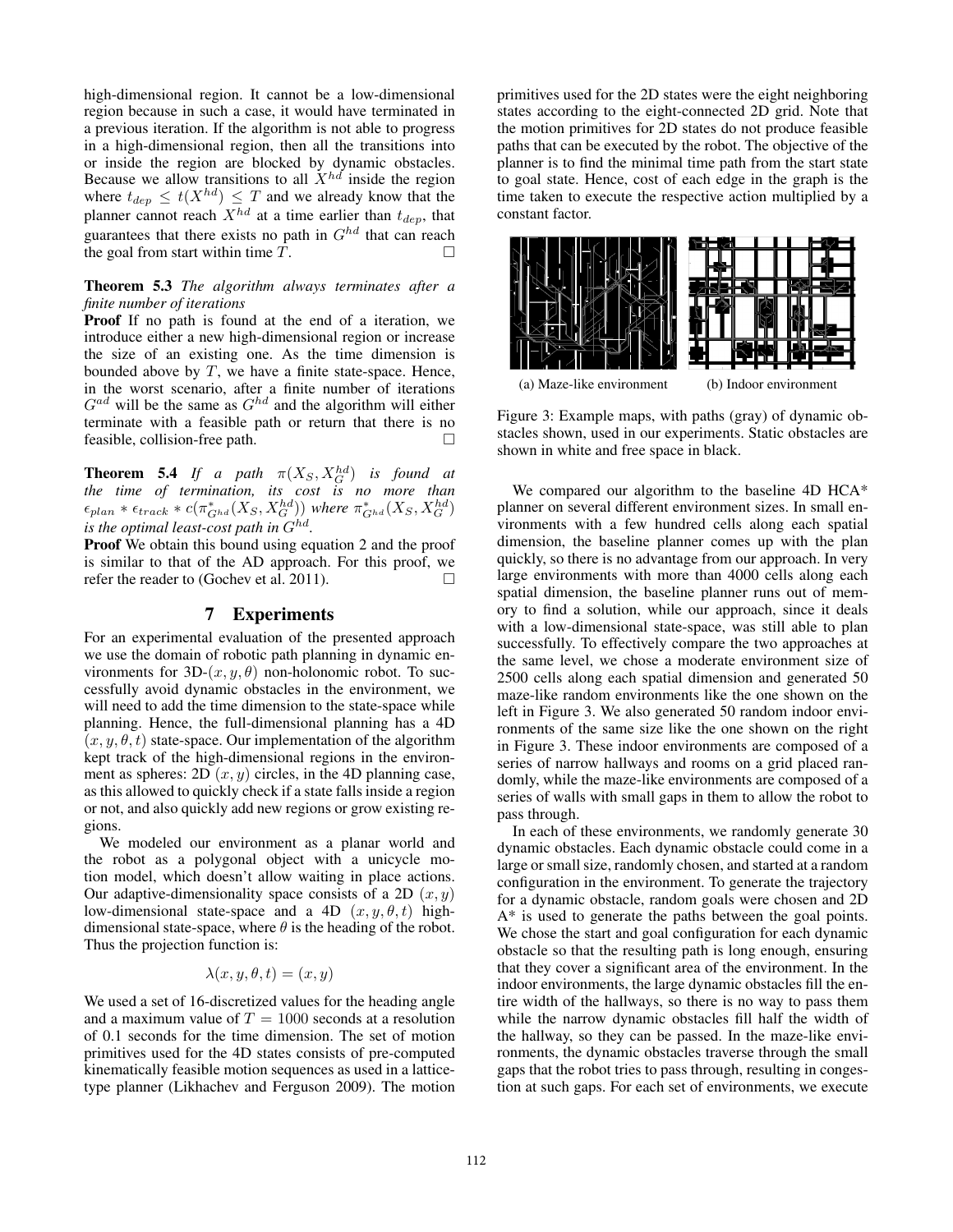| Algorithm | Number of Success | Epsilon | time (secs) |         | $# 4D$ expands |         | $# 2D$ expands |         | path cost |         |
|-----------|-------------------|---------|-------------|---------|----------------|---------|----------------|---------|-----------|---------|
|           |                   |         | mean        | std dev | mean           | std dev | mean           | std dev | mean      | std dev |
| Adaptive  | 49                | 1.1     | 6.4         | 0.7     | 3160           | 1105    | 10810          | 9361    | 39442     | 4438    |
| 4D        |                   |         | 99.3        | 67.7    | 127393         | 87024   |                |         | 37142     | 5766    |
| Adaptive  | 50                | 1.5     | 20.9        | 48.5    | 16688          | 42804   | 33276          | 88880   | 55342     | 14668   |
| 4D        | 40                | 1.5     | 67.1        | 75.8    | 85324          | 96306   |                |         | 49150     | 11568   |
| Adaptive  | 50                | 2.0     | 18.4        | 39.2    | 16029          | 42418   | 23193          | 62865   | 60050     | 17148   |
| 4D        | 44                | 2.0     | 36.5        | 61.5    | 45172          | 76970   |                |         | 54090     | 15339   |

Table 1: Results on 50 indoor environments with 10 dynamic obstacles.

| Algorithm | Number of Success | Epsilon | time (secs) |          | $# 4D$ expands |         | #2D expands |         | path cost |         |
|-----------|-------------------|---------|-------------|----------|----------------|---------|-------------|---------|-----------|---------|
|           |                   |         | mean        | std dev  | mean           | std dev | mean        | std dev | mean      | std dev |
| Adaptive  | 41                |         | 6.7         | $_{0.8}$ | 3705           | 1379    | 12524       | 9901    | 40740     | 2200    |
| 4D        |                   |         | 91.0        | 71.2     | 11165          | 87228   |             |         | 38320     | 6522    |
| Adaptive  | 40                |         | 11.7        | 14.0     | 7318           | 9285    | 21454       | 38559   | 54690     | 16811   |
| 4D        | 21                |         | 70.3        | 86.7     | 88576          | 109859  |             |         | 47566     | 9916    |
| Adaptive  | 46                | 2.0     | 18.5        | 26.6     | 16000          | 31148   | 13672       | 21383   | 57760     | 19450   |
| 4D        | 23                | 2.0     | 35.8        | 69.8     | 43546          | 86677   |             |         | 50039     | 12256   |

Table 2: Results on 50 indoor environments with 30 dynamic obstacles.

two sets of runs - one with 10 dynamic obstacles in each environment and the other with an additional 20 dynamic obstacles (making it a total of 30 moving obstacles) in each environment.

The underlying search algorithm used in both the planning and tracking phase is weighted A\* with the  $\epsilon_{plan}$  suboptimality bound. The tunnel width used for the tracking phase, was 10 cells, and the radii of the newly added spheres were 20 cells. For the heuristic used by the weighted A\* planners, in our approach and the baseline HCA\*, we use a 2D Dijkstra search from the goal state to all the  $(x, y)$  cells in the environment ignoring the dynamic obstacles. During the computation of heuristic, static obstacles are inflated by the inscribed circle radius of the robot to preclude paths through areas that are too narrow for the robot to physically traverse.

For each environment, we try three values of  $\epsilon$ : 1.1, 1.5, and 2 with the adaptive planner using the square root of  $\epsilon$  for both  $\epsilon_{plan}$  and  $\epsilon_{track}$ , thus giving an overall sub-optimality bound of  $\epsilon$  for the adaptive planner. We use the same set of  $\epsilon$  values for the baseline planner and compare their performance. For both planners, we enforce a maximum planning time of 5 minutes for all  $\epsilon$  values.

# 8 Results

For both sets of environments, we compare the planning time, number of high-dimensional (4D) states expanded, number of low-dimensional (2D) states expanded and resulting path cost, between our approach and the baseline 4D HCA\* approach. We also list out the number of cases among the set of 50 environments that our approach could come up with a solution within 5 minutes of planning time and the number of cases the baseline approach could. Note that statistics like mean planning time, number of HD expansions, number of LD expansions and path cost, are computed only on cases where both approaches could come up with a solution within 5 minutes.

Tables 1 and 2 present the results for 50 randomly generated indoor environments with 10 and 30 dynamic obstacles respectively. In these environments, the low-dimensional heuristic used is very often misleading as it cannot account

for dynamic obstacles and leads the search into a blocked hallway. For  $\epsilon = 1.1$ , the planning problem is hard and the baseline could solve only 5 environments with 30 dynamic obstacles (7 in the case of 10 dynamic obstacles). In comparison, our approach could solve 41 of the 50 environments with 30 dynamic obstacles (49 in the case of 10 dynamic obstacles) with a substantially smaller mean planning time. As the  $\epsilon$  value increases, the planning problem becomes easier and performance of the baseline approach improves. Even in these easier cases, our approach has a comparable performance, if not better than that of baseline. Results across tables 1 and 2 show that our approach performs well even when the number of obstacles increases, whereas the performance of baseline degrades substantially.

The results for the 50 randomly generated maze-like environments with 10 and 30 dynamic obstacles are presented in tables 3 and 4. These environments are characterized by tight turns and potential dynamic obstacle collisions at the gaps in the walls. In most cases, the robot would have to swerve around the obstacle to avoid collision. Hence, the resulting path doesn't deviate significantly from the one suggested by heuristic. From the results we can observe that when the planning problem is difficult (for example, when  $\epsilon = 1.1$ ), our approach could solve a large number of cases (47 and 46 of 50) when compared to the baseline (4 and 2 of 50). But as the  $\epsilon$  value increases and the planning problem becomes easier, performance of baseline quickly catches up with our approach and in one of the case, outperforms our approach as well ( $\epsilon = 2$  in the 30 dynamic obstacles case). But in most runs, our approach performs better than the baseline in mean planning time and the path cost. Results across tables 3 and 4 show that there is not as much decrease in the performance of baseline with increase in number of obstacles, when compared to the indoor environments.

#### 9 Discussion

Interestingly, in indoor environments our approach returns paths with higher costs (but still within the suboptimality bound) when compared to the baseline approach. This is due to the fast low-dimensional 2D planning used in our ap-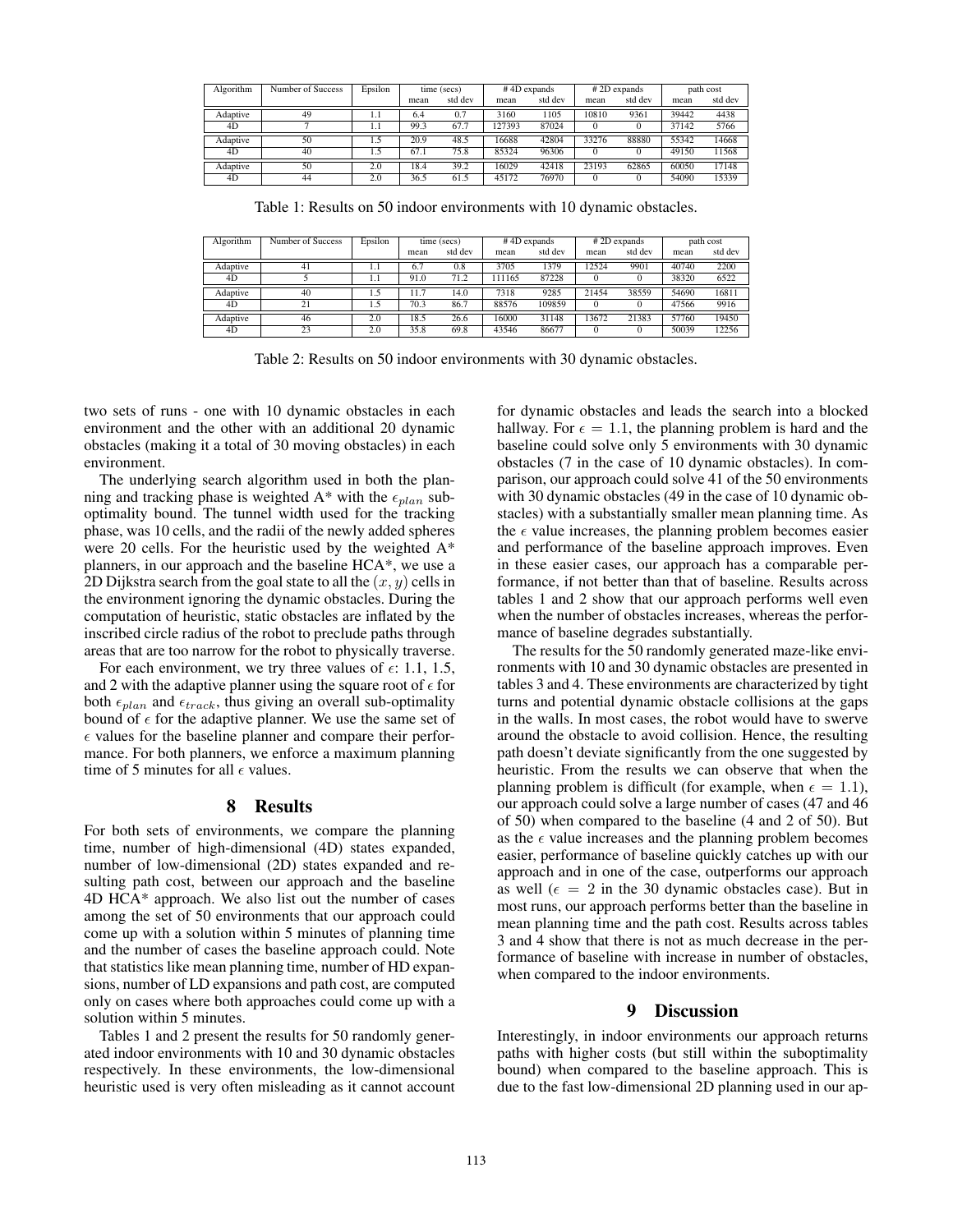| Algorithm | Number of Success | Epsilon | time (secs) |         | #4D expands |         | $# 2D$ expands |         | path cost |         |
|-----------|-------------------|---------|-------------|---------|-------------|---------|----------------|---------|-----------|---------|
|           |                   |         | mean        | std dev | mean        | std dev | mean           | std dev | mean      | std dev |
| Adaptive  | 47                | 1.1     | 7.9         | 1.4     | 5105        | 2177    | 26665          | 9660    | 432425    | 43683   |
| 4D        |                   |         | 161.5       | 59.8    | 195758      | 79955   |                |         | 416650    | 40272   |
| Adaptive  | 48                | 1.5     | 14.2        | 11.2    | 9622        | 8566    | 22588          | 21539   | 532652    | 91234   |
| 4D        | 45                | 1.5     | 41.3        | 43.8    | 51515       | 56488   |                |         | 562109    | 95470   |
| Adaptive  | 48                | 2.0     | 12.6        | 16.6    | 11771       | 13531   | 25630          | 34279   | 537873    | 89790   |
| 4D        | 48                | 2.0     | 18.6        | 35.8    | 22485       | 45048   |                |         | 622739    | 104136  |

Table 3: Results on 50 maze-like environments with 10 dynamic obstacles.

| Algorithm | Number of Success | Epsilon | time (secs) |         | $# 4D$ expands |         | #2D expands |         | path cost |         |
|-----------|-------------------|---------|-------------|---------|----------------|---------|-------------|---------|-----------|---------|
|           |                   |         | mean        | std dev | mean           | std dev | mean        | std dev | mean      | std dev |
| Adaptive  | 46                | 1.1     | 18.2        | 16.1    | 12565          | 12843   | 50012       | 12470   | 441100    | 91923   |
| 4D        |                   |         | 192.7       | 159.0   | 236515         | 196442  |             |         | 424250    | 81529   |
| Adaptive  | 48                | 1.5     | 25.4        | 33.8    | 16558          | 18703   | 29679       | 28739   | 524451    | 83024   |
| 4D        | 45                |         | 46.7        | 46.0    | 59116          | 59870   |             |         | 553686    | 89470   |
| Adaptive  | 48                | 2.0     | 22.9        | 36.2    | 18922          | 22002   | 44550       | 107434  | 538370    | 92375   |
| 4D        | 48                | 2.0     | 21.3        | 34.7    | 25986          | 43153   |             |         | 623997    | 103201  |

Table 4: Results on 50 maze-like environments with 30 dynamic obstacles.

proach which when a hallway is blocked finds an alternative path through an adjacent hallway, even if it is against heuristic. In contrast, the baseline tries to go through the blocked hallway suggested by the heuristic by wasting time before and entering the hallway once the obstacle comes out. Hence, the path returned by baseline often has low cost.

Generally, in environments where dynamic obstacles do not block the path suggested by heuristic, the baseline approach is fast and often outperforms our approach. This is the case in maze-like environments where the robot has to just swerve around the obstacle to avoid it. Hence, we see a good performance of baseline in such cases. But in cases where the solution required a path significantly different from the one computed by heuristic, baseline performs poorly and our approach outperforms it. This is the case in indoor environments where the entire hallway is blocked by an obstacle and the planner has to find an alternative path which might be against the heuristic. In such environments, as the number of dynamic obstacles increases, the heuristic becomes less informative and performance of baseline degrades. Our approach circumvents this through its iterative nature and fast low-dimensional planning.

#### 10 Conclusion and Future Work

In this work we have presented a new approach to path planning in dynamic environments that doesn't make any assumptions on the robot's motion model, but still achieves significant speedups in planning time over heuristic-based A\*. Our algorithm builds on the previously-developed algorithm for path planning with adaptive dimensionality to explicitly decrease the dimensionality of the search space in an adaptive manner. The algorithm plans in full dimensional state-space in regions of the environment where there is a potential dynamic obstacle collision and in low-dimensional state-space elsewhere, thereby obtaining quicker planning times. We have proven that our approach returns feasible, collision-free paths in dynamic environments with bounds on solution cost sub-optimality. As shown in our results, we outperform full-dimensional planning algorithms such as HCA\* by a substantial margin in tasks like navigation

of non-holonomic robot in dynamic environments.

As a part of future work, we plan to verify performance of the algorithm on a real robot navigating in a realistic environment with dynamic obstacles. We are exploring the possibility of using an incremental planner to reuse the search information from previous iterations to speed up planning in subsequent iterations. Currently, the planning algorithm starts from scratch at the start of each iteration and does not reuse search tree from previous iterations. We are also interested in relaxing our assumption of complete knowledge regarding the trajectories of dynamic obstacles and handle uncertainty in the predicted trajectories within the algorithm.

# Acknowledgments

This work was conducted in part through collaborative participation in the Robotics Consortium sponsored by the U.S Army Research Laboratory under the Collaborative Technology Alliance Program, Cooperative Agreement W911NF-10-2-0016, and in part by ONR under MURI grant "Reasoning in Reduced Information Spaces" (no. N00014- 09-1-1052). The views and conclusions contained in this document are those of the authors and should not be interpreted as representing the official policies, either expressed or implied, of the Army Research Laboratory of the U.S. Government. The U.S. Government is authorized to reproduce and distribute reprints for Government purposes notwithstanding any copyright notation herein. The authors would also like to thank Venkatraman Narayanan and Kalin Gochev for their valuable inputs, and the anonymous reviewers for their suggestions.

#### References

Bekris, K. E., and Kavraki, L. E. 2007. Greedy but safe replanning under kinodynamic constraints. In *IEEE International Conference on Robotics and Automation, 2007*, 704– 710. IEEE.

Brock, O., and Khatib, O. 1999. High-speed navigation using the global dynamic window approach. In *IEEE International Conference on Robotics and Automation, 1999*, volume 1, 341–346. IEEE.